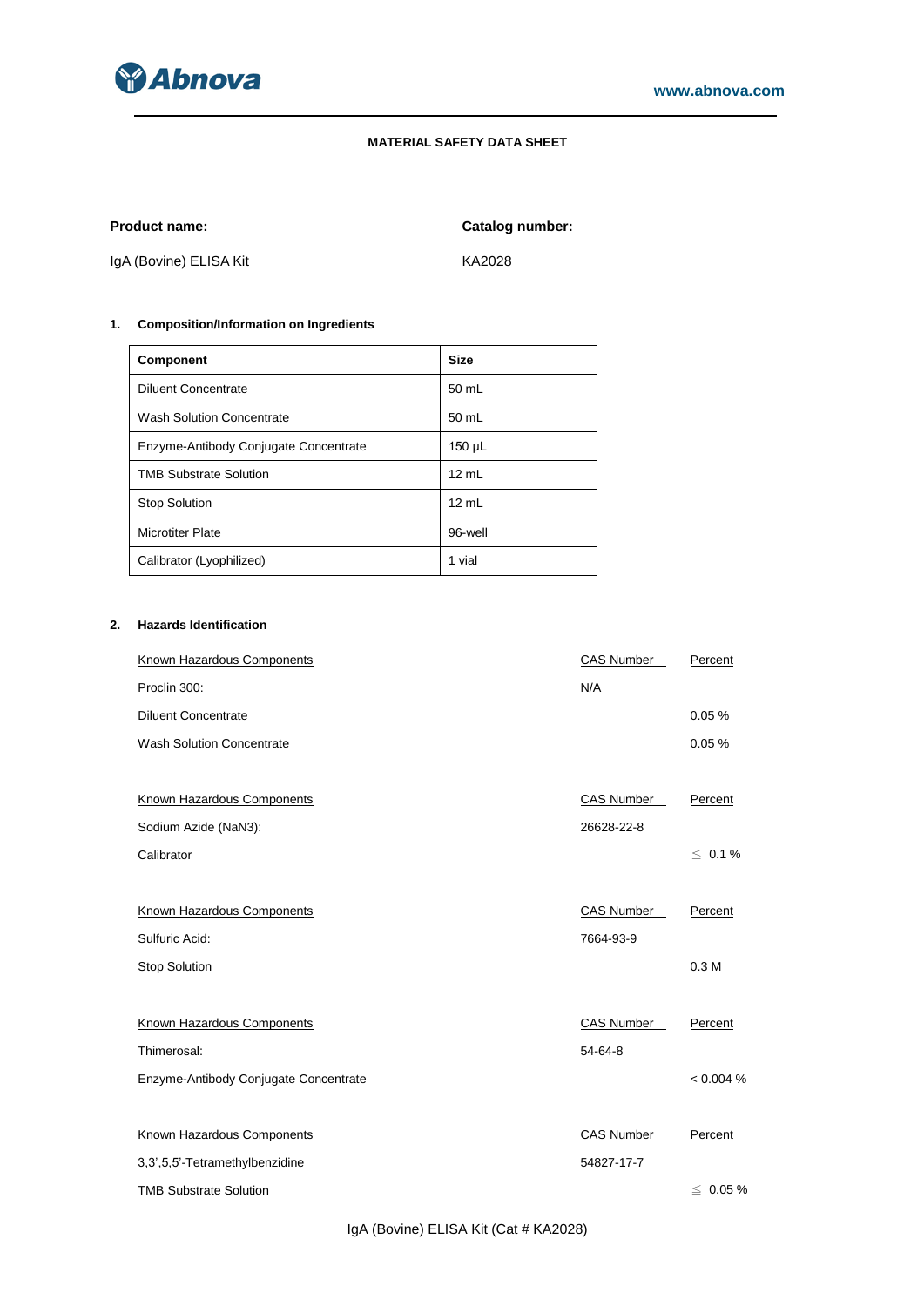

| Known Hazardous Components    | <b>CAS Number</b> | Percent |
|-------------------------------|-------------------|---------|
| Hydrogen peroxide:            | 7722-84-1         |         |
| <b>TMB Substrate Solution</b> |                   | $0.1\%$ |

# **3. First Aid Measures**

First aid personnel should ensure self-protection.

| General informations:    | Because of the low concentrations of the ingredients seeing a doctor is not necessary.     |
|--------------------------|--------------------------------------------------------------------------------------------|
| In case of skin contact: | If any component of this kit contacts the skin, immediately flush with copious amounts of  |
|                          | water and wash with soap and water. Remove contaminated clothing and shoes. Call a         |
|                          | physician if irritation or discomfort develops.                                            |
| In case of eye contact:  | If any component of this kit contacts the eyes, flush the eyes with copious amounts of     |
|                          | water for at least 15 minutes. Assure adequate flushing by separating eyelids with         |
|                          | fingers. Call a physician                                                                  |
| In case of ingestion:    | If any component of this kit is swallowed, wash mouth with water provided person is        |
|                          | conscious. Call a physician or poison control                                              |
| In case of inhalation:   | If any component of this kit is inhaled, remove to fresh air. If not breathing, administer |
|                          | artificial respiration. If breathing is difficult, give oxygen. Call a physician.          |

# **4. Fire Fighting Measures**

Fire fighting media should be selected depending on the surrounding materials and equipment. Non-combustible. Ambient fire may liberate hazardous vapors. It is recommended that firefighters wear protective gear and self-contained breathing apparatus to limit their exposure.

## **5. Accidental Release Measures**

Ventilate area. Wear appropriate protective gear. Wipe or pick-up materials, dispose of in accordance with federal, state, and local regulations. Wash spill site thoroughly with soap and water after material pick up is complete.

## **6. Handling and Storage**

**Handling instructions**: This kit should only be handled and used by qualified, trained professionals. General good laboratory practice should be maintained. Handle calibrators and unknown samples as potentially infectious.

IgA (Bovine) ELISA Kit (Cat # KA2028)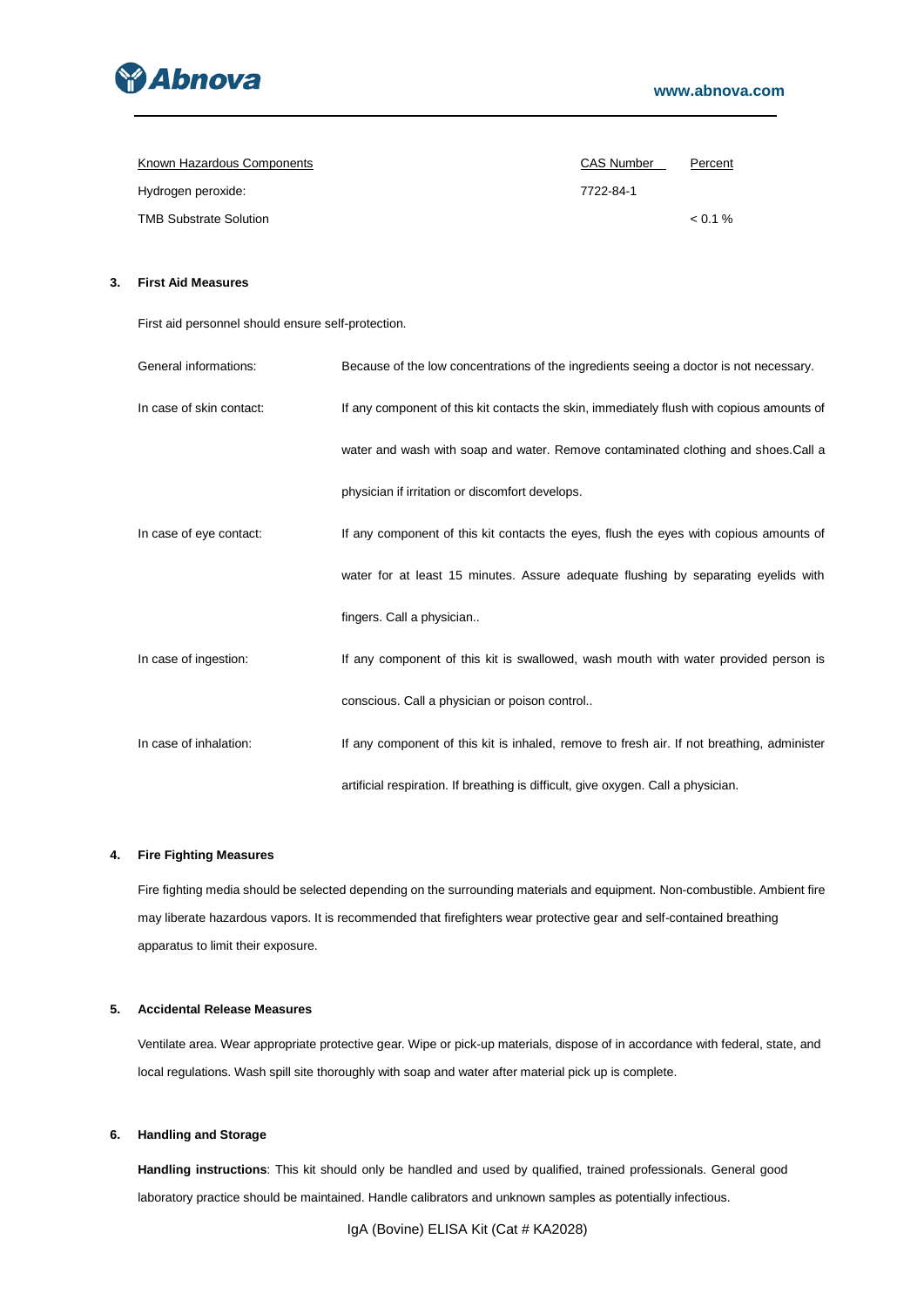

**Storage instructions**: Store at temperatures between +4°C in a dry and dark place.

### **7. Exposure controls/personal protection**

Engineering Controls: Use with adequate ventilation. Ensure that eyewash stations and safety showers are close to the workstation location.

Individual Protection Measures: Wear suitable protective clothing and appropriate footwear as protection against splashing or contamination. Wear approved safety goggles and protective gloves. Wash hands before work breaks and on finishing the work.

#### **8. Physical and Chemical Properties**

Physical State and Appearance:

Antibody coated microwells- solid

Calibrator-light brown liquid

HRP Conjugate-light brown liquid

5X Diluent-green liquid solution

All other components-Clear liquid solution

Solubility: All components are soluble in water except the antibody coated microwells

Odor: None detectable

**Boiling Point: Not Available** 

Melting point: Not Available

Vapor Pressure: Not Available

Vapor Density: Not Available

Evaporation Rate: Not Available

pH: Neutral except for Stop Solution (pH ~0.9)

### **9. Stability and Reactivity**

Chemical Stability: This product is stable until the expiration date indicated on the kit label under the recommended storage conditions.

Reactivity: No data available

Conditions to avoid: Extreme temperatures

Materials to avoid: Generally use only clean glass and plastic suitable for laboratory use for handling the kit components. Note that individual ingredients are incompatible with strong oxidizing agents, metals and strong bases.

#### **10. Toxicological Information**

Because of the small size of the containers and the low concentrations of hazardous ingredients, the toxicological risks are minor. Toxicological experiments have not been done on the kit components.